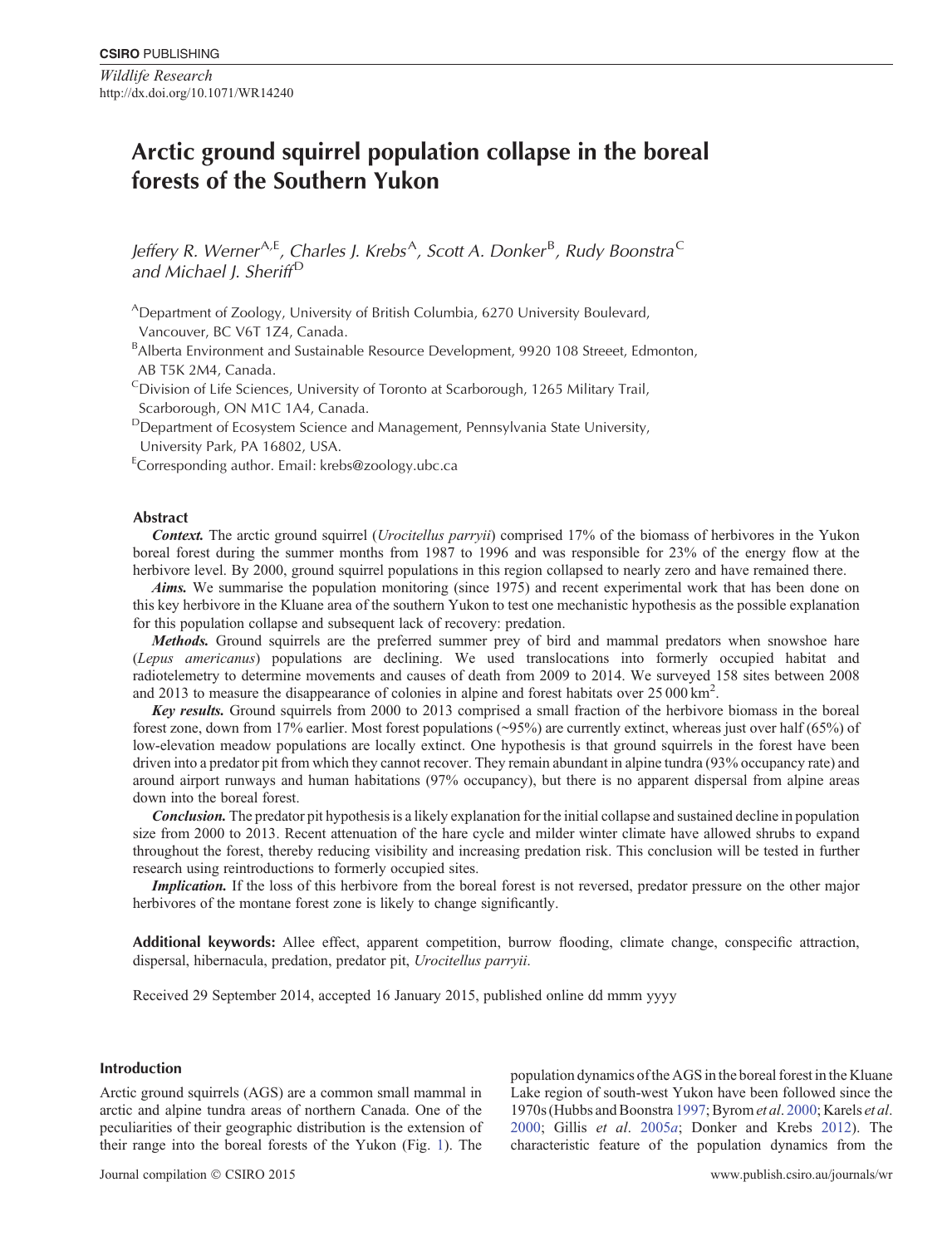<span id="page-1-0"></span>

**Fig. 1.** Geographical range of the arctic ground squirrel (shaded area) and the location of our studies at Kluane Lake, Yukon (arrow). Source: IUCN [\(2008](#page-8-0)).

1970s to 1999 was a 9–10-year cycle in numbers that was related to the snowshoe hare cycle (Krebs *et al*. [2014\)](#page-8-0). The numbers of AGS rose and fell during this period because they are alternative prey of the major hare predators, namely coyotes, Canada lynx and great-horned owls. However, after the snowshoe hare peak of 1998, AGS population density declined severely in the boreal forest by 2000, did not increase during the subsequent hare peak of 2006 and currently remains near zero. The question we address in this paper is why this collapse happened and whether it may be reversed.

AGS are a keystone species that directly or indirectly influences top-down and bottom-up ecological processes over large geographic scales in northern North America. They serve as an important prey item, herbivore and ecological engineer, and their distribution drives the abundance and spatial arrangement of other ecosystem components, ranging from top carnivores to plant communities (Wheeler and Hik [2012\)](#page-8-0). In the boreal forest, AGS made up 17% of the vertebrate herbivore biomass and accounted for nearly one-quarter of the energy flow through the system (Krebs [2001\)](#page-8-0), whereas in alpine tundra they may account for over half the energy moving through mammalian herbivores (Wheeler [2012](#page-8-0)).

AGS are the largest and most northerly distributed squirrel in North America. In arctic and subarctic regions they form permanent social colonies comprised of shallow burrow systems ( $\sim$ 1 m depth) that provide refuge from predators and thermal stress and are used for maternal denning and overwinter hibernation (Carl [1971;](#page-7-0) McLean [1981](#page-8-0)). AGS are diurnal and consume a wide variety of grasses and forbs (Green [1977\)](#page-8-0) during their 5-month (range 4–7 months) summer active season (late April–September) before hibernation (Sheriff *et al*. [2011\)](#page-8-0). The species is territorial, and populations in the montane and arctic tundra are thought to be regulated by competition for suitable habitat (Carl [1971;](#page-7-0) Green [1977;](#page-8-0) Batzli and Sobaski [1980](#page-7-0)); however, in the boreal forest, populations were considered to be limited by an interacting combination of food and predators (Hubbs and Boonstra [1997](#page-8-0)), and regulated by density-dependent changes to overwinter survival and weaning success (Karels and Boonstra [2000\)](#page-8-0). Nearly all males disperse within their first year of life, but females are philopatric and tend to settle near the natal site (Gillis [2003\)](#page-8-0) unless critical resources become limiting, as has been observed under experimental conditions (Byrom and Krebs [1999\)](#page-7-0). Poor survival of juvenile males contributes to female-biased adult sex ratios (Gillis [2003\)](#page-8-0), and the social structure is considered to be largely polygynous (McLean [1981](#page-8-0)). A short single mating season occurs within a few days of female emergence in April (Buck and Barnes [1999](#page-7-0); Sheriff *et al*. [2011,](#page-8-0) [2013\)](#page-8-0).

Vegetation communities and soil compositions surrounding colony sites are strongly influenced by soil disturbance, selective foraging and food caching (Gillis *et al*. [2005](#page-8-0)*b*). These small mammals are a critical food source for falcons, owls, hawks, Canada lynx, coyotes, foxes, wolves and grizzly bears (Carl [1971;](#page-7-0) Byrom [1997;](#page-7-0) Gillis *et al*. [2005](#page-8-0)*a*; Donker and Krebs [2011\)](#page-7-0). They are also hunted by Yukon First Nations as a traditional source of food. Therefore, population fluctuations of AGS regularly affect the food supply available to these predators (Byrom [1997;](#page-7-0) Donker and Krebs [2011\)](#page-7-0). Prior to the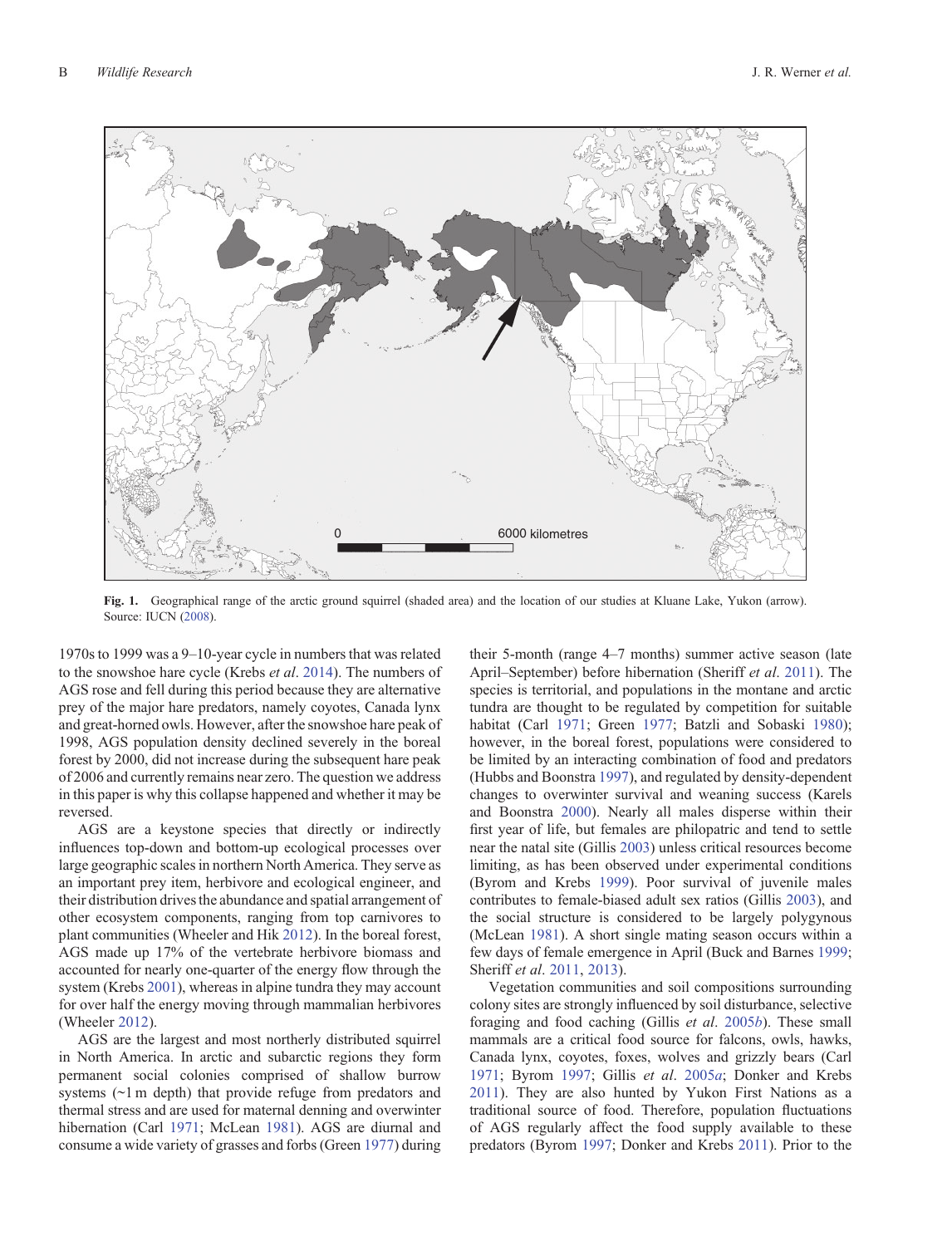population collapse, factors affecting the boreal forest population size were primarily related to changes in predation pressure, which, in turn, was influenced by snowshoe hare and alternative prey abundance (Gillis *et al*. [2005](#page-8-0)*a*).

In this paper we explore possible reasons for the collapse and lack of recovery of AGS populations in the forests of the southern Yukon after 2000. The scope of the present discussion is limited to the montane boreal forest of North America, the only portion of Canada's boreal forest that is inhabited by arctic ground squirrels. We estimated abundance across a large region of southwestern Yukon using mark–recapture within different habitat types and broad-scale abundance surveys. We used experimental transplants into historically occupied low-elevation habitat to help us better understand the inability of AGS to recover from their current low densities. We hypothesise that predation was the proximate cause of this collapse, and that forest populations may now be in a predator pit preventing recovery. In addition, climate change may have made it lethal to hibernate in the forest because of winter and early spring rains associated with global warming. Finally, we discuss the critical need to understand the lack of recovery of AGS populations, which may be due to their inability to colonise extinct sites.

## **Materials and methods**

This research was approved by the University of British Columbia Animal Care Committee in accordance with the guidelines of the Canadian Council on Animal Care.

## *Study area*

AGS occupy three distinct habitat types (boreal forest, lowelevation meadow and alpine meadow) in the Kluane Region of the Yukon Territory, Canada. Population data were collected at four grids: two boreal forest sites (1975–present), one lowelevation meadow site (2008–09) and one alpine meadow site (2008–09). In the boreal forest, most data were collected at two 10-ha grids located approximately 20 km from each other (~900 m above sea level (a.s.l.); 61°00′38″N, 138°11′31″W and 60°55′53″N, 137°58′25″W; see Gillis *et al.* [2005](#page-8-0)*a*). Both boreal forest grids were dominated by white spruce forest (*Picea glauca* (Moench) Voss) and willow thickets (genus *Salix* L.) with occasional aspen stands (*Populus tremuloides* L.). In the low-elevation meadow site, data were collected at a 10-ha grid (~800 m a.s.l.) inside Kluane National Park and Reserve (KNPR), within south-facing meadow habitat surrounded by boreal forest east of the Slims River delta  $(60^{\circ}59'56''N, 138^{\circ}33'31''W)$ . The 9-ha alpine meadow grid (~1600 m a.s.l.) was also situated in KNPR and approximately 8 km uphill from the low-elevation meadow site in the south-facing alpine meadow habitat  $(61^{\circ}01'06''N, 138^{\circ}37'34''W)$ . All four sites are described in detail by Donker and Krebs ([2011\)](#page-7-0).

## *Trapping and handling*

At the boreal forest sites, squirrels were live trapped on two grids each with 50 traps spaced 30 m apart in a  $10 \times 10$  pattern, with traps placed at alternate grid stations. At the low-elevation meadow site, squirrels were trapped on a grid with 50 traps spaced 50 m apart in a  $5 \times 10$  pattern. At the alpine meadow site, squirrels were trapped on a grid with 49 traps spaced 50 m apart in a  $7 \times 7$  pattern. Live traps ( $14 \times 14 \times 40$  cm; Tomahawk Live Trap, Tomahawk, WI, USA) were baited with peanut butter. Upon first capture, squirrels were transferred to a mesh bag, tagged with Monel No. 1005–1 tags (National Band and Tag, Newport, KY, USA) in both ears, weighed, sexed and measured.

## *Density*

Population density for all habitat types were obtained by mark–recapture methods. Each mark–recapture session consisted of between two (typically) and four (in situations of low AGS density) consecutive days of trapping in late July to early August. Traps were set at 0800 hours, checked every 1.5 h and closed by 1230 hours each trapping day. Arctic ground squirrels are highly trappable and recapture rates were high (>80%). All density estimates were calculated using the maximum likelihood (ML) spatial model within the program Density version 4.4 using all the default parameters (Efford *et al*. [2009](#page-8-0); [http://www.otago.ac.nz/density/,](http://www.otago.ac.nz/density/) verified 16 April 2015). This model was selected because it provides superior density estimates for small mammals (C. J. Krebs, unpubl. data).

### *Relative abundance*

In 2008 and 2009, we indexed 18 populations of AGS throughout a 4000-km<sup>2</sup> area in the Kluane region, Yukon. In 2013, we indexed an additional 140 sites over a 25 000-km2 area to increase our landscape perspective on the relative abundance of ground squirrels in all available habitats from the forest to the alpine (24 boreal forest habitats, 50 low-elevation meadows, 26 mid-elevation meadows, 30 alpine habitats and 28 areas under strong anthropogenic influence). We used a powder tracking methodology described by Hubbs *et al*. ([2000\)](#page-8-0). Small  $(5 \times 7 \text{ cm})$  black plastic tiles were placed in all known burrows in a specified area (minimum 0.5 ha) and left for 6 h. The tiles were covered lightly in paraffin-based oil and unscented talcum powder. We retrieved the tiles and determined whether the burrow was active or inactive; if the tile was moved, covered in soil or showed tracks, the burrow was considered active. The area of each site indexed was determined by recording the global positioning system (GPS) coordinates of the corners of the site and then using MapSource (Garmin Corporation, Olathe, KS, USA;<http://www8.garmin.com/>, accessed 20 July 2013) to estimate the area in hectares (for details, see Donker and Krebs [2011](#page-7-0)). The area was used to calculate an estimate of active burrows per hectare and total burrows per hectare. In the event of a discrepancy between the number of tiles deployed and the number of tiles retrieved, the number of tiles deployed was used in the calculation of burrow density and the number of tiles retrieved was used to determine the density of active burrows. To minimise bias associated with juvenile emergence in mid-June and variation across sites, all locations were indexed between mid-May and mid-June. Because the activity of AGS is influenced by both time of day and weather (Folk [1963\)](#page-8-0), indexing was conducted between 0800 and 1600 hours each day during clear weather conditions.

## *Translocations*

To determine whether meadow habitats serve as source populations that provide immigrants to the boreal forest, we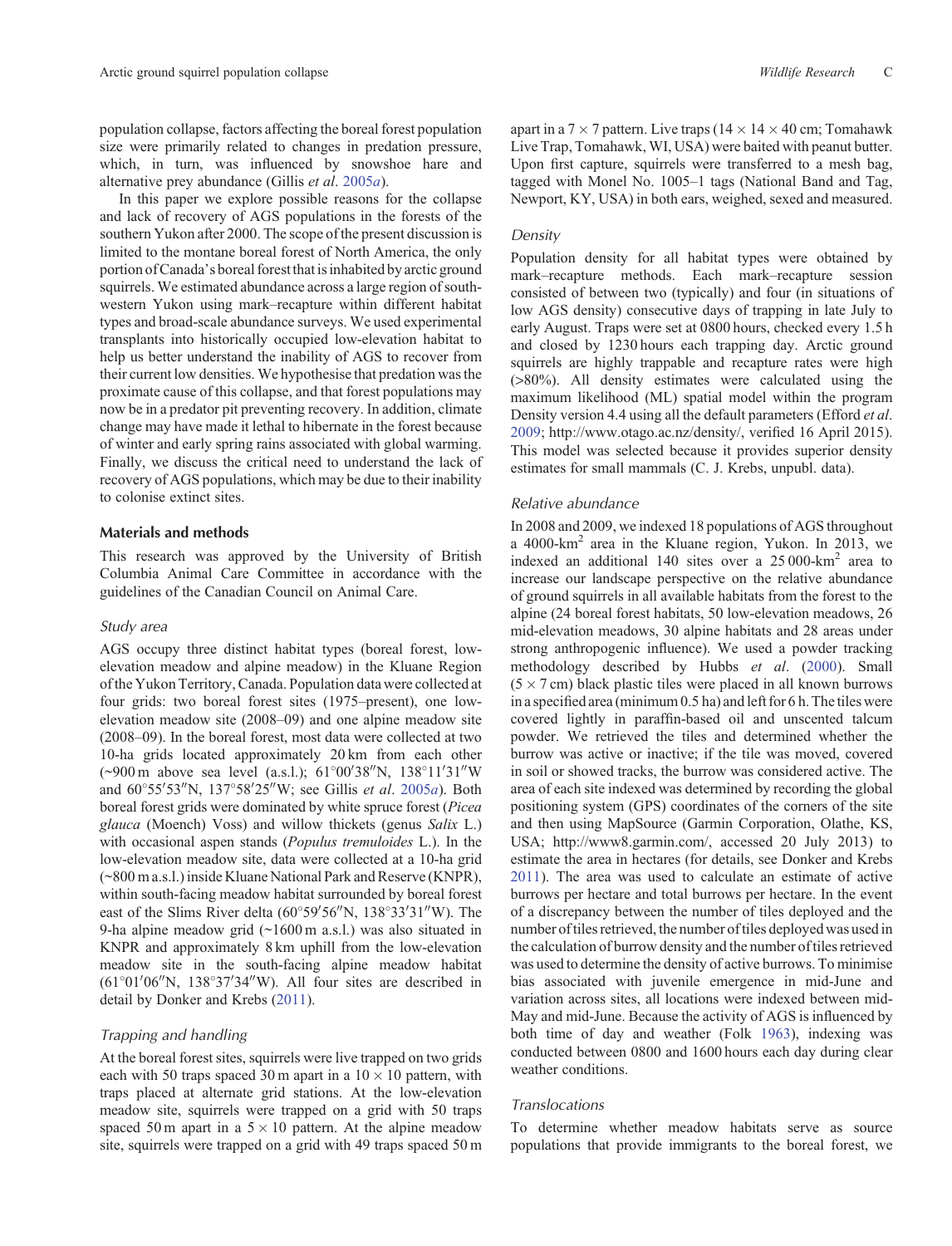first studied dispersal from occupied sites. Specifically, we radio-collared 17 juveniles from low-elevation meadow and alpine tundra habitats (34 total) at the trapping grids described previously. Dispersed juveniles from low-elevation meadows moved further  $(319 \pm 71 \text{ vs } 76 \pm 71 \text{ m})$  and had lower survival (40% vs 90%) than juveniles dispersed from the alpine. Most juveniles from low-elevation meadows (11 of 17) moved into the boreal forest before being predated by raptors. We found no dispersal towards empty habitats at lower elevation sites in the forest (Donker [2010\)](#page-7-0). Gillis [\(2003](#page-8-0)) suggested that the boreal forest may be a sink habitat for arctic ground squirrels.

To test the sink hypothesis more rigorously, in early July 2013 we moved 45 ground squirrels a distance of 7 km from the Burwash Airport  $(61^{\circ}22'5.85''N, 139^{\circ}1'43.10''W)$  to the Duke River meadow site  $(61^{\circ}23'21.35''N, 139^{\circ}6'13.86''W)$ , a 5-km<sup>2</sup> habitat containing both forest and meadow where ground squirrels had formerly been abundant but were now extirpated (J. R. Werner, unpubl. data). The release group consisted of six adult males, 17 adult females, 15 juvenile males and seven juvenile females. At the introduction site we experimentally manipulated grass height and visibility (short grass and long grass treatments) and the number of burrows available. Treatment units were  $50 \times 50$  m in size, oriented in a  $5 \times 10$  pattern (collectively treatments covered 12.5 ha of area) using a randomised block design, to maximise the use of available meadow. The entire experimental grid was trapped over four consecutive days, before reintroduction, during late June to confirm that it was without resident ground squirrels.

For the short grass treatment, vegetation height was reduced to 10 cm (range 0–23 cm) using gas-powered string trimmers 2 weeks before the release of squirrels. The tall grass treatment consisted of un-manipulated grassland with a mean height of 94 cm (range 15–114 cm). The dried trimmings, which covered <1% of the ground surface, were left *in situ*.

To manipulate burrow density, artificial burrows (50 cm deep and 7 cm in diameter) were dug using a 1.5-horsepower gaspowered auger drill and a one-piece Edelman-style Dutch hand auger at a 30° angle from ground surface (similar to Gedeon *et al.*) [2011\)](#page-8-0). The low density treatment was set at 50 burrows per hectare (approximating the number of natural burrows found *in situ*) and the high density treatment was raised to 200 burrows per hectare.

AGS were captured and released within 2 h of detainment. Individuals werefitted with 1.5-g radiotransmitters (Model PD-2C; Holohil Systems, Carp, Canada); juveniles were fitted with expandable collars to accommodate rapid growth (for collar construction, see Byrom [1997\)](#page-7-0). Capture and transport coincided with the timing of peak activity (0600–1000 hours) observed during the previous week. To minimise social interactions with 'novel' individuals, the spatial arrangement among family groups (those trapped at the same burrows) at the release site mimicked the approximate arrangement at the capture site.

Radio-collared individuals were located using telemetry on alternating days from 7 July 2013 through to 20 August 2013 in order to estimate movement patterns and active season survival. Each time a squirrel was located, its exact position was recorded using a hand-held GPS receiver accurate to  $\pm$ 5 m. All collars were removed on 19–23 August 2013; translocated individuals were monitored into the autumn only by visual inspection.

In addition to our experimental reintroductions, we monitored the potential for natural dispersal by immigration at five additional extirpated sites in the surrounding area to determine whether any unmarked dispersers from other meadows would settle preferentially near the release area. These five meadows, which were of comparable size to the release site and within 2 km of the Duke system, were trapped over two consecutive days during June 2013 (using methods described above). These areas were subsequently monitored using repeat powder tracking every 14 days from 10 July 2013 to 10 September 2013. Burrow activity recorded in these meadows was interpreted to indicate that a dispersing animal had visited that site. Monitoring at the release site was supplemented with four camera traps (Reconyx model PC800; [http://www.reconyx.](http://www.reconyx.com/shop/Professional_Research_Camera_Traps/56) [com/shop/Professional\\_Research\\_Camera\\_Traps/56](http://www.reconyx.com/shop/Professional_Research_Camera_Traps/56), verified 16 April 2015) that recorded still images at locations containing concentrations of telemetered animals. Cameras were placed on wooden stakes at a height of 1.2 m from the ground surface.

#### *Statistical analyses*

All statistical analyses were performed using JMP version 4.0 (SAS Institute, Cary, NC, USA). The significance of differences between average densities of AGS, number of burrows per hectare and number of active burrows per hectare between habitats was tested using one-way ANOVA with Tukey's post hoc tests. Prior to analysis, all data were assessed for normality and homogeneity of variance. Both density and relative abundance data did not meet the assumptions of normality and so were transformed. A log-transformation was applied to the density data and a square root transformation was applied to the relative abundance data to meet the assumptions of normality and equal variance. Standard errors for proportions were calculated using the Wilson score method (Newcombe [1998](#page-8-0)). All data are reported as the mean  $\pm$  s.e.

## **Results**

#### *Density in the Kluane Lake region*

AGS density in the boreal forest underwent cyclic fluctuations from 1977 to 2000, following closely the snowshoe hare population cycle; after the population crash in 2000, AGS density remained low and did not subsequently recover (Fig. [2\)](#page-4-0). From the 1970s through to the 1990s, the lowest density in the forest was approximately  $0.5$  ha<sup>-1</sup> in spring, typically rising to  $\sim$ 1.5–2.5 ha<sup>-1</sup> in summer. After 1999, densities fell and have subsequently remained lower than  $0.5 \text{ ha}^{-1}$ , with most sites becoming locally extinct by 2009. Ground squirrels now amount to approximately 3% of the herbivore energy flow in the boreal forest zone.

Conversely, AGS populations in the alpine tundra did not collapse (Donker [2010;](#page-7-0) Donker and Krebs [2011;](#page-7-0) Fig. [2\)](#page-4-0) and were essentially identical in 1975–76 (Green [1977\)](#page-8-0) and 2008–09 at 5–6 ha<sup>-1</sup> (5.8  $\pm$  0.5 ha<sup>-1</sup> in 1976 and 1977, 5.0  $\pm$  0.6 ha<sup>-1</sup> in 2008 and  $6.1 \pm 0.7$  ha<sup>-1</sup> in [2](#page-4-0)009; Fig. 2). In contrast, AGS densities in the low-elevation meadow site contained approximately 1.5 squirrels per hectare over 2008–09 (1.25  $\pm$  0.22 ha<sup>-1</sup> in 2008 and  $1.6 \pm 0.3$  ha<sup>-1</sup> in 2009), and many other low-elevation sites have gone extinct (see below). For example, areas of lowelevation meadow along the Duke River that were formerly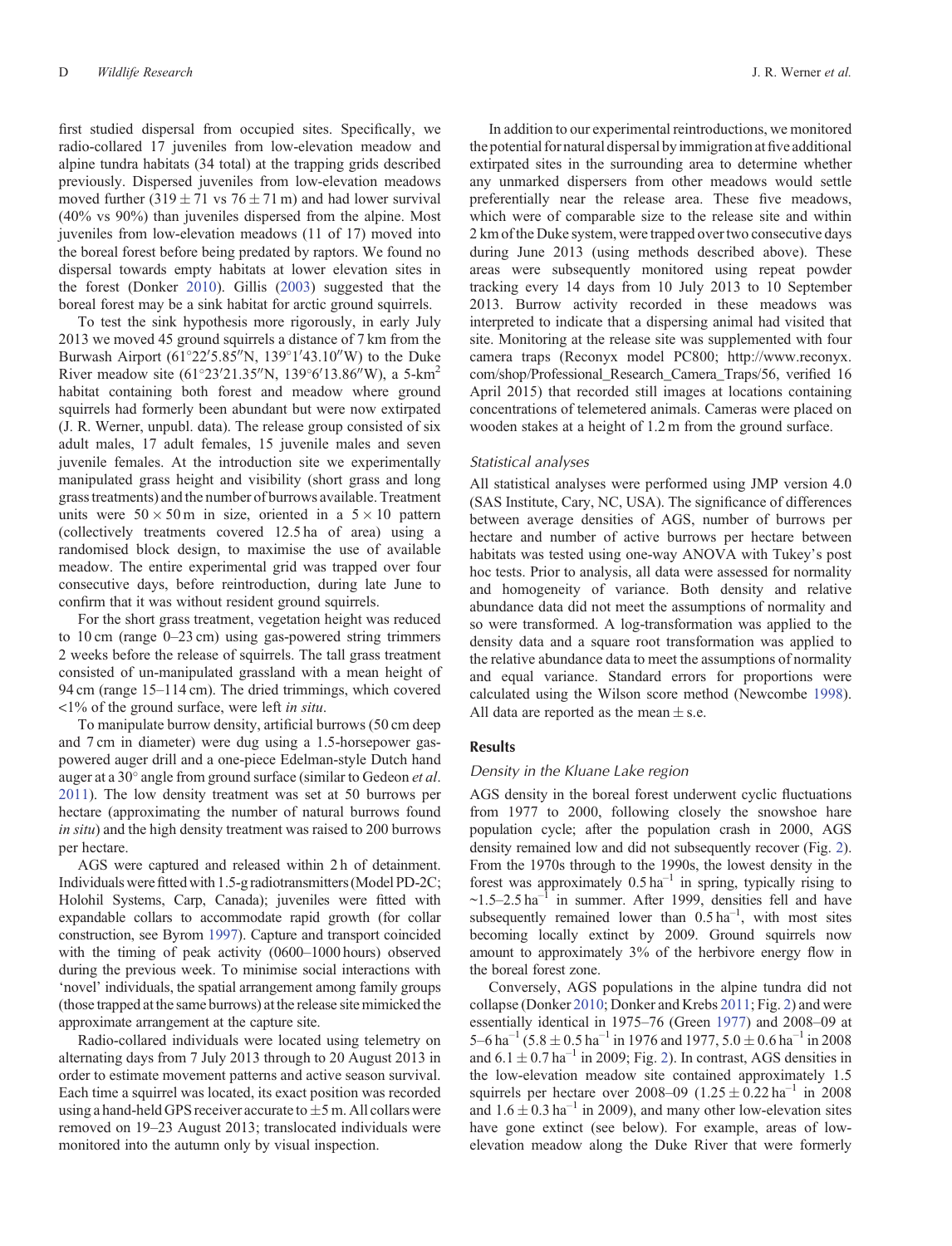<span id="page-4-0"></span>

**Fig. 2.** Changes in the spring density of arctic ground squirrels in two live-trapping grids in the boreal forest at Kluane Lake since 1977 (filled circles) and the spring density of snowshoe hares in the same habitat (histograms). Densities of arctic ground squirrels in alpine tundra (shaded triangles) and low meadow (open squares) are from single live-trapping grids during spring 2008–09. Error bars are 95% confidence levels.

used by Kluane First Nations as a favoured trapping area for fur and food were empty of ground squirrels by 2006 (G. Pope, KFN, pers. comm.) and have not returned despite a voluntary moratorium on harvesting there.

## *Relative abundance*

A total of 158 populations was indexed throughout the southwest Yukon from 2008 to 2009 and in 2013. Population density was greater in both open versus closed habitats and at higher elevations (Table 1). Occupancy rates of boreal forest sites was near zero  $(4.2 \pm 0.6\%)$ , and many low-elevation meadow sites are locally extirpated (occupancy =  $44.8 \pm 6.8\%$ ), whereas midand high-elevation populations exhibit relatively high occupancy rates  $(77.6 \pm 7.9\%$  and  $93.3 \pm 5.0\%$ , respectively). We found that the regional densities showed a similar pattern to our intensively live-trapped areas around Kluane lake. The number of active burrows per hectare (including those at inactive colonies) increased from  $2.91 \pm 1.21$  in boreal forest to  $93.03 \pm 17.85$  in low-elevation meadow to  $99.67 \pm 20.70$  in mid-elevation meadow, and  $207.67 \pm 61.44$  in alpine tundra habitats  $(F_{(4,146)} = 28.62, P < 0.0001)$ . A post hoc Tukey test showed that boreal forests had significantly fewer burrows per hectare compared with all other habitats (*P* < 0.05) and that the alpine habitat had significantly more burrows per hectare than the low meadow habitats  $(P < 0.05)$ . An anomaly in this pattern of increasing burrow activity with elevation must be noted: ground squirrels have remained in high abundance  $(143 \pm 27)$  active burrows per hectare; Table 1) along the margin of airports (Burwash Landing, Haines Junction, Silver City and Whitehorse) and are reported as abundant by farmers in the Whitehorse region and in enclosed grazing land at the Yukon Wildlife Preserve outside Whitehorse. The only ecological distinction of these diverse areas is that they have a considerable amount of human activity. In some cases, such as pasture land, the natural herbivore (snowshoe hares) has been replaced by larger vertebrates (e.g. cattle, bison); in other cases, such as along aircraft runways, grass height is kept low by mechanical cutting during the growing season.

#### **Table 1. Relative abundance of arctic ground squirrels (***Urocitellus parryii plesius***) in five distinct habitat types from 2008 to 2013 throughout the south-west Yukon**

Unless indicated otherwise, data are given as the mean  $\pm$  s.e. The density index is a measure of burrow activity using powder track methods described for this species by Hubbs *et al*. ([2000\)](#page-8-0). Occupancy is the percentage of colony sites of that habitat type that recorded a positive density index

| Habitat       | No.<br>colonies | Density index (active Occupancy<br>burrows per hectare) | $\binom{0}{0}$ | Elevation<br>(m) |
|---------------|-----------------|---------------------------------------------------------|----------------|------------------|
| Boreal forest | 24              | $2.91 \pm 1.21$                                         | $4.2 \pm 0.6$  | $500 - 900$      |
| Low meadow    | 50              | $93.03 \pm 17.85$                                       | $44.8 \pm 6.8$ | 500-1000         |
| Mid meadow    | 26              | $99.67 \pm 20.70$                                       | $74.6 \pm 7.9$ | 1000-1500        |
| Alpine        | 30              | $207.67 \pm 61.44$                                      | $93.3 \pm 5.0$ | 1500-2100        |
| Anthropogenic | 28              | $127.43 \pm 32.85$                                      | $96.5 \pm 4.4$ | 500-900          |

### *Translocations*

After ground squirrels were released,  $60\%$  ( $n = 45$ ) left the 12.5-ha treatment area and moved into forest or dense shrub cover. Of those that did not disperse into forest, most displayed either an aversion to the release site (24%), despite the provision of short grass and burrow shelters, or exhibited transient visitations to the treatment (16%) from other portions of the Duke River meadow system. Short-term survival (7 July–20 August) of translocated ground squirrels was low (~20%). All 27 squirrels that settled in forested or shrub habitats were killed by predators within 60 days after release. Eight animals eventually settled in or near the treatment blocks or the surrounding buffer and survived throughout the summer.

By late July 2013, the first records of new unmarked colonisers were obtained from camera traps positioned at active burrow complexes on or surrounding the treatment grids. Twelve immigrants were identified visually at the release site and subsequently trapped and marked. Of these new recruits, three adult males were captured and collared for monitoring purposes. These immigrants were observed regularly throughout the season. Regular monitoring of the five nearby control plots (to monitor immigration) in the Duke River meadow system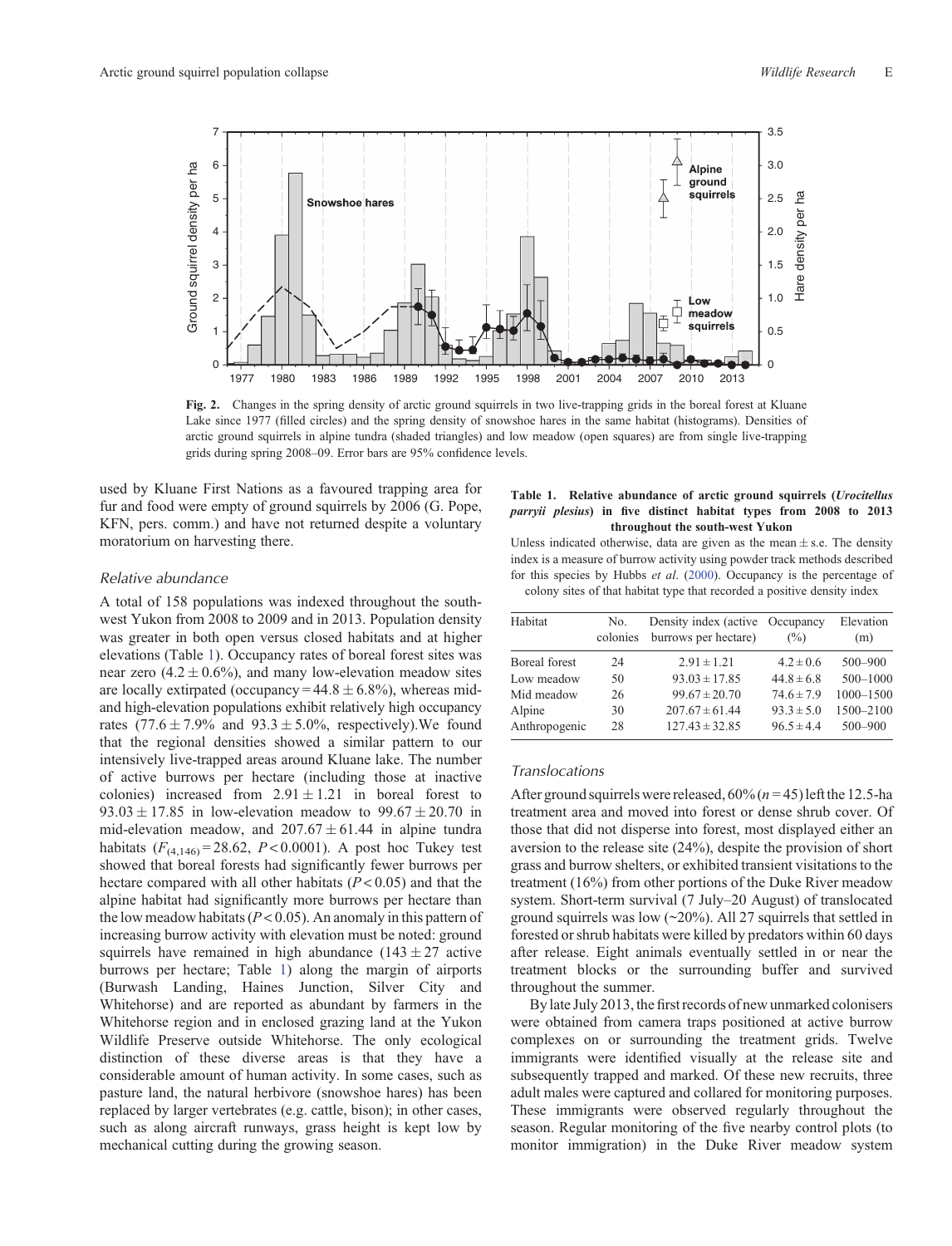indicated that four of the five remained unoccupied all summer. Transient burrow activity was recorded during July at one of these control sites, but by mid-September the site was once again empty, despite the presence of adequate forage and natural burrow shelter. None of the translocated squirrels survived overwinter to spring 2014. In this experiment, we failed to successfully recolonise an area historically known as highquality habitat.

#### **Discussion**

That the initial decline of AGS populations in 2000 coincided with the decline phase of the hare cycle points to predation, acting directly on summer survival, as the likely cause of population collapse. It is less clear what mechanisms are behind the persistent low density (2000–present) and local extirpations in all lowelevation habitats (Gillis *et al*. [2005](#page-8-0)*a*; Donker and Krebs [2011](#page-7-0); J. R. Werner, unpubl. obs.). In addition to predation, climatic warming may cause hibernacula to become flooded when midwinter rains occur, leading to high overwinter mortality. This hypothesis could be catastrophic, occurring in only one year, or it could be continual over a series of winters. Possible top-down forces (both direct (killing) and indirect (non-lethal) effects of predation) maintaining low squirrel density are predicted to operate on survival and reproduction during the summer months. In contrast, bottom-up processes (catastrophic snow melt being a likely scenario) are predicted to have a pronounced effect on hibernation success in winter. Given the large-scale collapse of AGS populations at low elevations, it is also critical to understand whether AGS possess the ability to immigrate into and recolonise extinct sites, thus allowing populations to recover.

#### *Predation*

Hik *et al*. [\(2001](#page-8-0)) found that AGS were more chronically stressed in boreal forest than in continuous alpine and attributed this to the sublethal effects of higher predator numbers and reduced ability of AGS to detect predators within forested areas. Direct comparisons of high alpine and low forest sites were also made by Gillis *et al*. ([2005](#page-8-0)*a*), who found that AGS in the boreal forest exhibited negative population growth, primarily due to low active season survival. These findings prompted an investigation into the possible existence of source–sink dynamics between lowelevation meadows and the intervening forest (Donker and Krebs [2012](#page-7-0)). That study was the first to compare populations in proximity, thereby controlling for the many confounding factors inherent in comparing populations across elevations (e.g. Green [1977;](#page-8-0) Hik *et al*. [2001](#page-8-0); Gillis *et al*. [2005](#page-8-0)*a*; Sheriff *et al*. [2012\)](#page-8-0). Substantive evidence for source–sink dynamics was found in that forests had negative population growth, low-elevation meadows had positive population growth and low-elevation meadows exported dispersing juveniles into the adjacent boreal forest (Donker and Krebs [2012](#page-7-0)).

Our present understanding of AGS population dynamics in the Kluane region leaves little doubt that predation played a key role in maintaining and synchronising population cycles of ground squirrels and snowshoe hares (cf. Boutin *et al*. [1995;](#page-7-0) Karels and Boonstra [1999\)](#page-8-0). However, it is precisely this historical cyclicity that obfuscates the interpretation of previous studies and the relevance of those findings to all phases of the cycle or to the present non-cyclical conditions. Both a strong demographic Allee effect (Courchamp *et al*. [2008](#page-7-0)) and the existence of a predator pit (May [1977\)](#page-8-0) would explain the lack of recovery after a rapid decline. In the case where the mortality agents are generalist predators (Type II functional response) Allee effects predict population instability and increased probability of extinction. In the case where specialist predators switch between alternative prey (Type III functional response), a stable low-density 'refuge' exists and persistence is possible (Sinclair *et al*. [1998\)](#page-8-0).

### *Climate change*

The deleterious effects of excess moisture on overwinter survival will depend on how well burrow systems are designed to protect hibernating individuals fromflooding events. It must be noted that the type of flooding whose effects are sufficiently widespread to bring about a significant decrease in regional population size can only be caused by rain-on-snow events. River flooding of the type described by Carl ([1971](#page-7-0)) is restricted to habitats directly adjacent to waterways and, in a topographically diverse area like Kluane, riverbanks comprise a miniscule proportion of the habitat occupied by AGS.

Many ground squirrel species survive in relatively moist climates, where flooding is presumably a greater threat than the steppe-tundra in which AGS have resided for over one million years. Almost nothing is known of the specific structure of hibernation burrow systems or of their capacity to mitigate flooding. However, Shaw ([1926](#page-8-0)) describes complex drainage channels designed to draw moisture away from hibernation chambers of Columbian ground squirrels. We propose that sumps are likely a common feature of the hibernacula of other ground squirrel species whose hibernation chambers are situated in poorly drained terrain (flat hill slopes; Shaw [1926\)](#page-8-0) and that these drainage features are an effective floodmitigation technique. We find no reports of flood-induced regional population collapses of ground squirrels in the literature.

The climate–flooding hypothesis is predicated on the condition that AGS are more vulnerable to excess moisture than other ground-dwelling squirrels. Therefore, a key prediction is that AGS hibernacula will lack adequate drainage tunnels to withstand surplus moisture caused by rapid snowmelt. Given their long evolutionary history (>1 million years) in the cold and arid Nearctic (Eddingsaas *et al*. [2004](#page-7-0)), we view this loss of flood protection as distinctly possible. However, if hibernation burrows do contain drainage structures, AGS should be no more vulnerable than their southern heterospecific counterparts.

#### *Recovery limitations*

Given that localised extirpations are now extensive, key questions concerning the likelihood of recovery in the montane boreal are whether and how low-elevation meadows will provide sufficient immigrants to repopulate extinct locales, and whether unoccupied forested habitats can support population growth. Fig. [3](#page-6-0) is a hierarchical constitutive conceptual model to explain the prolonged low phase illustrated in Fig. [2](#page-4-0) (2000–present) and the lack of translocation success. As such, it is intended to lend coherence to future investigations of the present topic. The first question is whether dispersal occurs between populations. Most of the literature on arctic ground squirrels demonstrates strong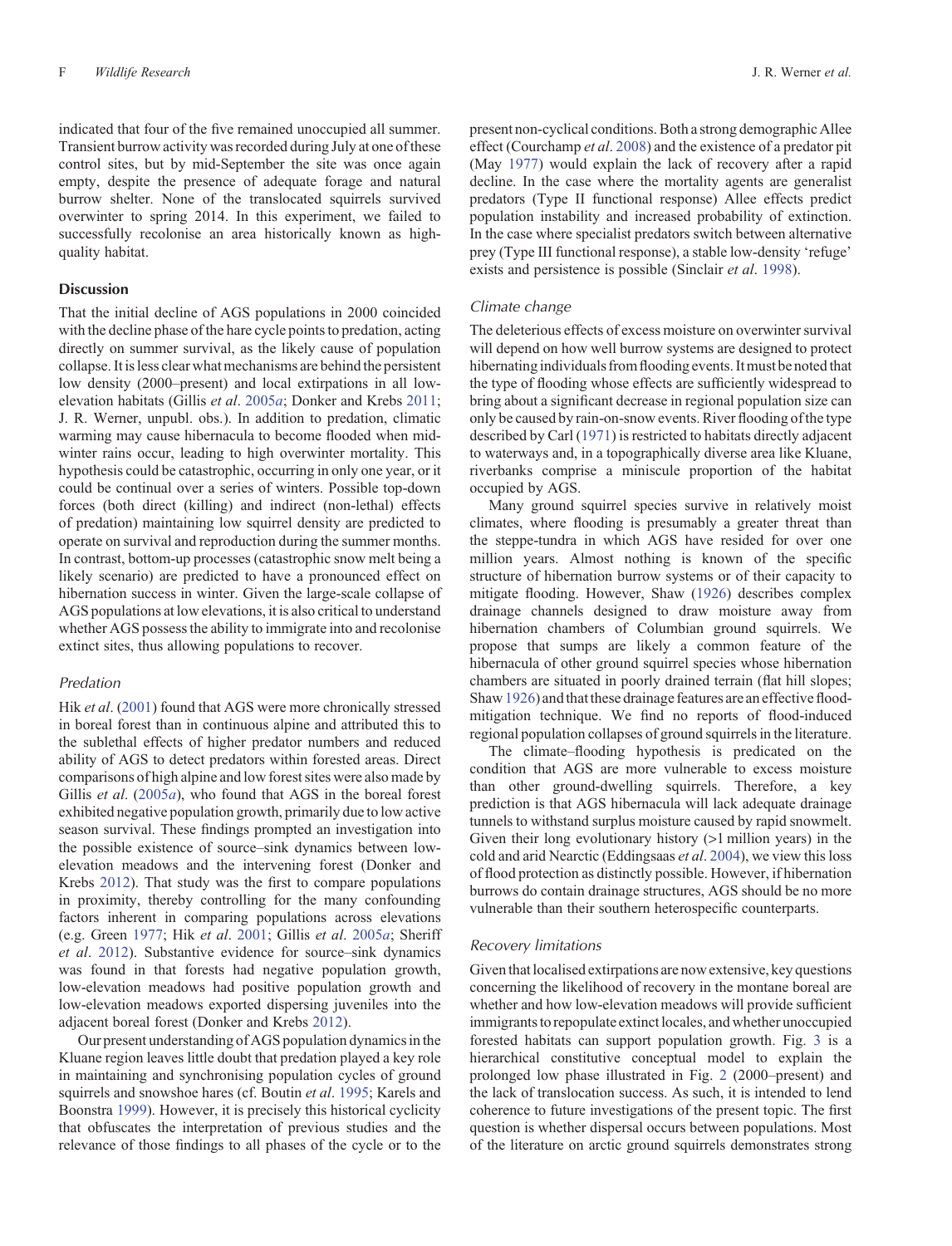<span id="page-6-0"></span>

**Fig. 3.** Conceptual decision tree to test for the limiting factor in arctic ground squirrel population collapses and lack of recovery over a 16-year period (1998–present).

tendencies to disperse, particularly for males (Byrom and Krebs [1999](#page-7-0); Karels and Boonstra [1999;](#page-8-0) Gillis [2003](#page-8-0)). It is unlikely that dispersal limitation operates in this system. The second question is whether habitat patches are connected. The habitats around Kluane have no obvious metapopulation structure, and there would appear to be little possibility of an ecological trap (Schlaepfer *et al*. [2002\)](#page-8-0) operating over the large spatial scale of this study. The third key question is whether vacant habitat patches are colonised. The answer to this can be both yes and no, and it is this key question that needs further discussion. We have been monitoring 10 vacant meadows since 2010 in the Kluane region and, as yet, have not observed a recolonisation event. Our motivation to experimentally translocate individuals was, therefore, prompted by ostensibly poor recolonisation success.

Burrows are a key resource for ground squirrels (Carl [1971](#page-7-0)) and could be a limiting factor. However, this is unlikely because the density of burrows remains at over  $200 \text{ ha}^{-1}$  at sites in the forest and over  $600 \text{ ha}^{-1}$  in the alpine. Burrows collapse slowly when not used and they remain as clear marks in the landscape for more than 25 years (Karels and Boonstra [1999;](#page-8-0) J. R. Werner, unpubl. obs.).

When considering species in heterogeneous habitats, it is necessary to address the role of habitat quality in determining dispersal rates between patches and the occupancy status of a patch at any given time (Pulliam and Danielson [1991](#page-8-0)). 'Sources' are net exporters of individuals. In these high-quality habitats, natality exceeds mortality and connectivity with other habitat patches facilitates successful dispersal. In poor-quality habitat or sink habitats, local yearly recruitment as driven by reproduction and survival of the patch residents is too low to sustain the population. Sink habitats are net importers and, without

sufficient immigration, extinction would be inevitable. Source–sink theory is becoming increasingly nuanced in order to accommodate a growing number of empirical studies that have identified this patch dynamic in natural systems (Loreau *et al*. [2013](#page-8-0)). The simple 'two patch' model is being replaced with scale- and context-specific definitions (e.g. Watkinson and Sutherland [1995](#page-8-0)) intended to explain the demographic causes and consequences of spatial movements of individuals across populations. For example, a source or sink can be 'conditional' or 'unconditional' (Loreau *et al*. [2013\)](#page-8-0) depending on its intrinsic propensity to produce or absorb individuals. A source habitat may become a sink (and vice versa) over relatively short temporal scales (Boughton [1999](#page-7-0)). In certain cases, a population may even fluctuate in and out of source–sink dynamic in a short period of time.

Source–sink theory necessarily equates habitat preference with habitat quality. Patch models assume that individuals settle in the best habitat until it fills up, with the excess being forced to settle in the inferior habitat. Therefore, optimal habitat selection leads to stable population dynamics, with high population growth at low densities when nearly all individuals can settle in good habitat (Battin [2004](#page-7-0)).

For AGS the key question remaining to be answered in the decision tree (Fig. 3) is whether vacant patches are colonised. One underlying question here is what defines a suitable vacant patch. There is a tendency to view this question as relating to food plants and burrow sites for ground squirrels, but an important qualification for AGS is whether there is conspecific attraction such that a suitable vacant area becomes attractive only when it is already occupied by other squirrels (Weddell [1991](#page-8-0); Reed and Dobson [1993\)](#page-8-0). Weddell [\(1991](#page-8-0)) showed how Columbian ground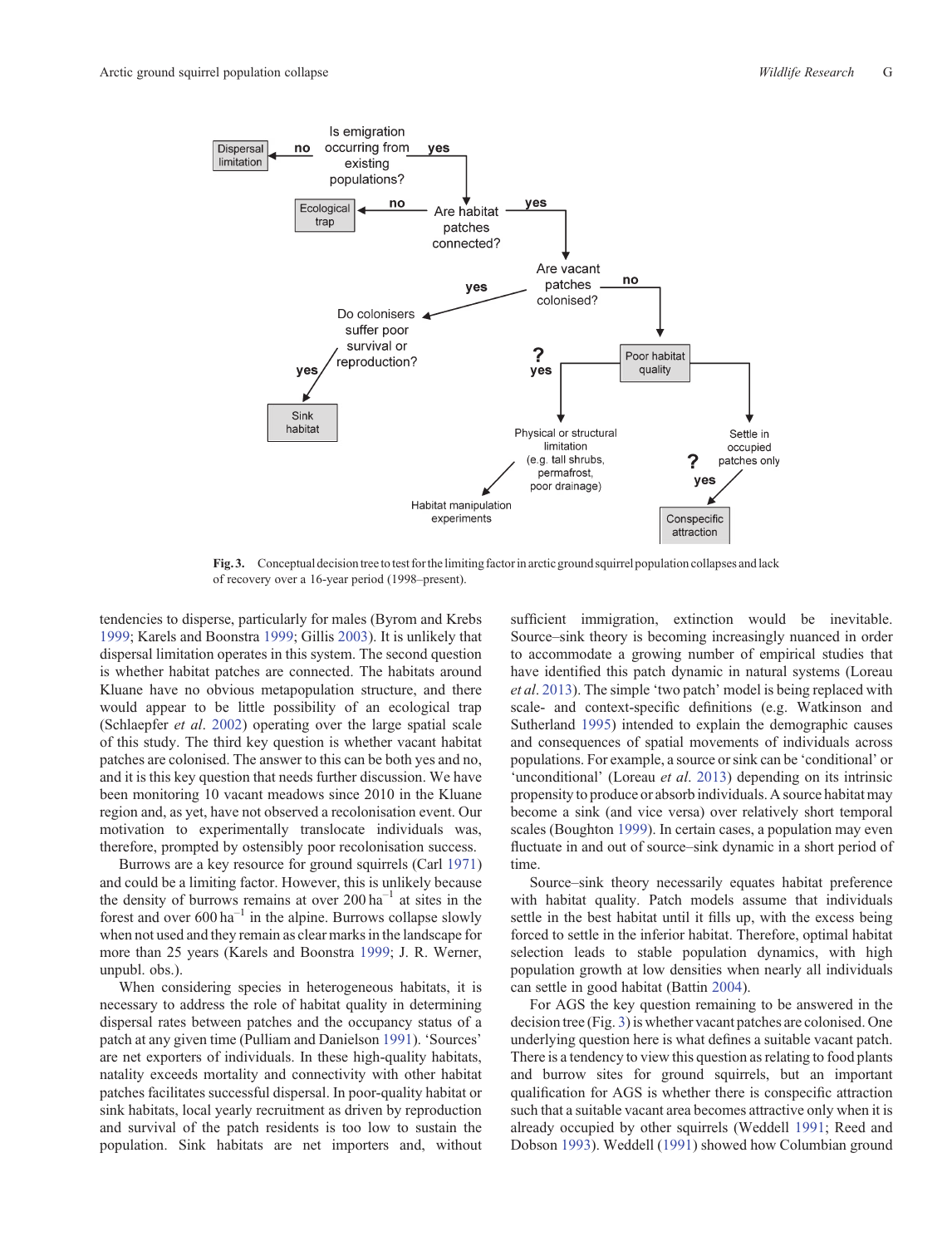<span id="page-7-0"></span>squirrels will not settle in suitable habitat unless there are other squirrels already present. The observed fates of both translocated and radio-collared AGS *in situ* are consistent with the predation hypothesis. However, observations of unmarked immigrants after, but not before, the translocation, and to occupied but not vacant meadows, points to the possibility that the suitability of a patch (from the perspective of a dispersing individual) is at least partially associated with its occupancy status. This question may be partially tested with recorded calls of ground squirrels from a tape player, or by placing caged individuals in previously unoccupied habitats and quantifying visitation rates and/or settlement behaviours of dispersing immigrants.

Ground squirrels have a kin-related social structure in which females rarely disperse and males always disperse (Lacey [1991](#page-8-0); Gillis [2003\)](#page-8-0). Thus, colonies of ground squirrels are composed of a group of related females and immigrant males. The presumed selective advantage of this social structure is based partly on alarm calls, but more detailed studies in this species are needed to confirm the common belief that the alarm call is aimed at conspecifics rather than at the predator (Digweed and Rendall 2009). Male AGS are infanticidal and kin groups of females may help repel these males and improve juvenile survival (Sherman [1981;](#page-8-0) McLean [1983](#page-8-0)). A series of critical experiments is needed to sort out competing hypotheses about the use and consequences of alarm calls in this species.

#### *Future work*

During the next 2 years we intend to replicate the introduction experiments of AGS into areas they formerly occupied and to determine whether they are able to escape the predator pit they currently appear to be in. Our working hypothesis is that they show an Allee effect in which densities below  $\sim 0.5$  ha<sup>-1</sup> cannot be sustained because of a lack of sufficient alarm calls to reduce predation mortality. In the boreal forest, shrub density has increased due to reduced browsing by snowshoe hares, and shrub density prevents ground squirrels from seeing approaching predators. A key threatening process in this ecosystem is predation, and successful predation is modulated by the likelihood of predator detection in dense habitats. Recent attenuation of the hare cycle and milder winter climate have allowed shrubs to expand throughout the forest region, resulting in reduced visibility and increased predation risk within the forest.

This explanation predicts that the recovery and range expansion of the AGS will first occur in open meadow habitats and in areas such as roadsides and farmland cleared by human activities. These areas will serve as source populations for forest areas but, if forest habitats remain as sinks (Gillis *et al*. [2005](#page-8-0)*b*; Donker and Krebs 2011), forest populations of ground squirrels may never recover. This research serves to highlight changes occurring to Canada's montane boreal ecosystem. The challenges to identifying causes of population decline and barriers to future recovery are best met by addressing multiple hypotheses simultaneously.

## **Acknowledgements**

The authors thank Lance Goodwin and Sian Williams of the Arctic Institute of North America's Kluane Lake Station for providing facilities and assistance. Keenan Peddie, Isabel Shinnick-Gordon, Shelby Harkless, Michael Champion, Chris Baird, Tianna Sturdy and Michelle Connolly assisted in the collection of data in the field. Funding was provided from the Natural Science and Engineering Research Council of Canada, the Yukon Fish and Wildlife Enhancement Trust, the Northern Science Training Program of Environment Canada (administered by the University of British Columbia), The W. Garfield Weston Foundation Fellowship Program (a program of the Wildlife Conservation Society Canada funded by The W. Garfield Weston Foundation), the Northern Research Endowment fund (administered by Yukon College), a grant-in-aid from the Arctic Institute of North America and logistical support from Yukon Territorial government and Parks Canada. The authors are also grateful to Parks Canada, the Champagne-Aishihik First Nation and the Kluane First Nation for allowing us to conduct our research within Kluane National Park and within First Nation traditional territory.

## **References**

- Battin, J. (2004). When good animals love bad habitats: ecological traps and the conservation of animal populations. *Conservation Biology* **18**, 1482–1491. doi:[10.1111/j.1523-1739.2004.00417.x](dx.doi.org/10.1111/j.1523-1739.2004.00417.x)
- Batzli, G. O., and Sobaski, S. T. (1980). Distribution, abundance, and foraging patterns of ground squirrels near Atkasook, Alaska. *Arctic and Alpine Research* **12**, 501–510. doi:[10.2307/1550497](dx.doi.org/10.2307/1550497)
- Boughton, D. A. (1999). Empirical evidence for complex source–sink dynamics with alternative states in a butterfly metapopulation. *Ecology* **80**, 2727–2739.
- Boutin, S., Krebs,, C. J., Boonstra, R., Dale, M. R. T., Hannon, S. J., Martin, K., Sinclair, A. R. E., Smith, J. N. M., Turkington, R., Blower, M., Byrom, A., Doyle, F. I., Doyle, C., Hik, D., Hofer, L., Hubbs, A., Karels, T., Murray, D.L, Nams, V., O'Donoghue, M., Rohner, C., and Schweiger, S. (1995). Population changes of the vertebrate community during a snowshoe hare cycle in Canada's boreal forest. *Oikos* **74**, 69–80. doi[:10.2307/3545676](dx.doi.org/10.2307/3545676)
- Buck, C. L., and Barnes, B. M. (1999). Annual cycle of body composition and hibernation in free-living arctic ground squirrels. *Journal of Mammalogy* **80**, 430–442. doi:[10.2307/1383291](dx.doi.org/10.2307/1383291)
- Byrom, A. E. (1997) 'Population Ecology of Arctic Ground Squirrels in the Boreal Forest During the Decline and Low Phases of a Snowshoe Hare Cycle.' (University of British Columbia: Vancouver.)
- Byrom, A. E., and Krebs, C. J. (1999). Natal dispersal of juvenile arctic ground squirrels in the boreal forest. *Canadian Journal of Zoology* **77**, 1048–1059. doi:[10.1139/z99-072](dx.doi.org/10.1139/z99-072)
- Byrom, A. E., Karels, T. J., Krebs, C. J., and Boonstra, R. (2000). Experimental manipulation of predation and food supply of arctic ground squirrels in the boreal forest. *Canadian Journal of Zoology* **78**, 1309–1319. doi:[10.1139/z00-055](dx.doi.org/10.1139/z00-055)
- Carl, E. A. (1971). Population control in arctic ground squirrels. *Ecology* **52**, 395–413. doi[:10.2307/1937623](dx.doi.org/10.2307/1937623)
- Courchamp, F., Berec, L., and Gascoigne, J. (2008) 'Allee Effects in Ecology and Conservation.' (Oxford University Press, Oxford.)
- Digweed, S. M., and Rendall, D. (2009). Predator-associated vocalizations in North American red squirrels, *Tamiasciurus hudsonicus*: are alarm calls predator specific? *Animal Behaviour* **78**, 1135–1144. doi:[10.1016/j.](dx.doi.org/10.1016/j.anbehav.2009.07.030) [anbehav.2009.07.030](dx.doi.org/10.1016/j.anbehav.2009.07.030)
- Donker, S. A. (2010) Arctic ground squirrels in the southwest Yukon territory: evidence for habitat specific demography and source–sink dynamics. M. Sc. Thesis, University of British Columbia, Vancouver.
- Donker, S. A., and Krebs, C. J. (2011). Habitat specific distribution and abundance of arctic ground squirrels (*Urocitellus parryii plesius*) in southwest Yukon. *Canadian Journal of Zoology* **89**, 570–576. doi[:10.1139/z11-041](dx.doi.org/10.1139/z11-041)
- Donker, S. A., and Krebs, C. J. (2012). Evidence for source–sink dynamics in a regional population of arctic ground squirrels (*Urocitellus parryii plesius*). *Wildlife Research* **39**, 163–170. doi[:10.1071/WR11167](dx.doi.org/10.1071/WR11167)
- Eddingsaas, A. A., Jacobsen, B. K., Lessa, E. P., and Cook, J. A. (2004). Evolutionary history of the arctic ground squirrel (*Spermophilus parryii*)